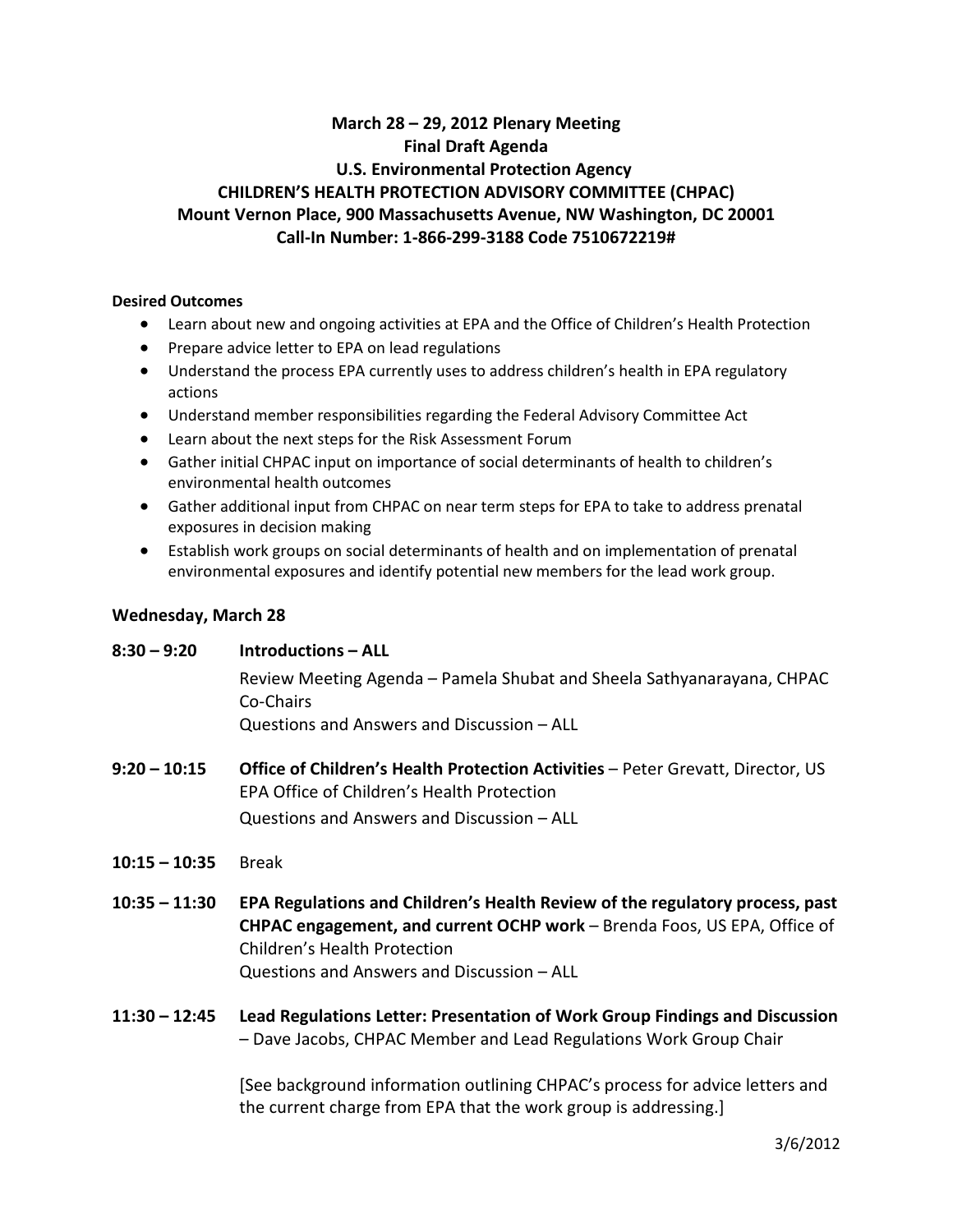Questions and Answers and Discussion – ALL

- **12:45 – 2:00 Lunch – on your own; a list of nearby restaurants is available**. *[Lead Work Group to revise letter per discussion and prepare for discussion at 3:50.]*
- **2:00 – 2:30 Federal Advisory Committee Act Essentials** –Tim Sherer, US EPA, Office of Federal Advisory Committee Management and Outreach Questions and Answers and Discussion – ALL
- **2:30 – 3:30** *EPA's Risk Assessment Forum – Next Steps and Follow up on the Implementation of the NAS Reports* – Diane Henshel, Director, US EPA, Office of the Science Advisor, Risk Assessment Forum

*[Please see "Background Information" at the end of the agenda for more information regarding RAF]* Questions and Answers and Discussion – ALL

- **3:30 – 3:50 Break**
- **3:50 – 4:30 Additional Discussion of Lead Regulation Advice Letter – ALL**
- **4:30 – 5:00 PUBLIC COMMENT**
- **5:00 ADJOURN**

### **Thursday, March 29**

- **8:30 – 10:00 Environment, Children, and Social Determinants of Health: Exploring Intersections and Opportunities to Increase Collaborative Approaches**  Dr. Peter Grevatt, US EPA – Introduction and Moderation Dr. Seiji Hayashi, Bureau of Primary Care, Health Resources Service Agency Dr. Chris DeGraw, Bureau of Maternal and Child Health, Health Resources Service Agency Lisa Garcia, US EPA, Office of Environmental Justice [Invited] Questions and Answers and Discussion – ALL
- **10:00 – 10:15** Break
- **10:15 – 10:40 Recent Research Findings in Prenatal Environmental Health**  Susan Buchanan, CHPAC Member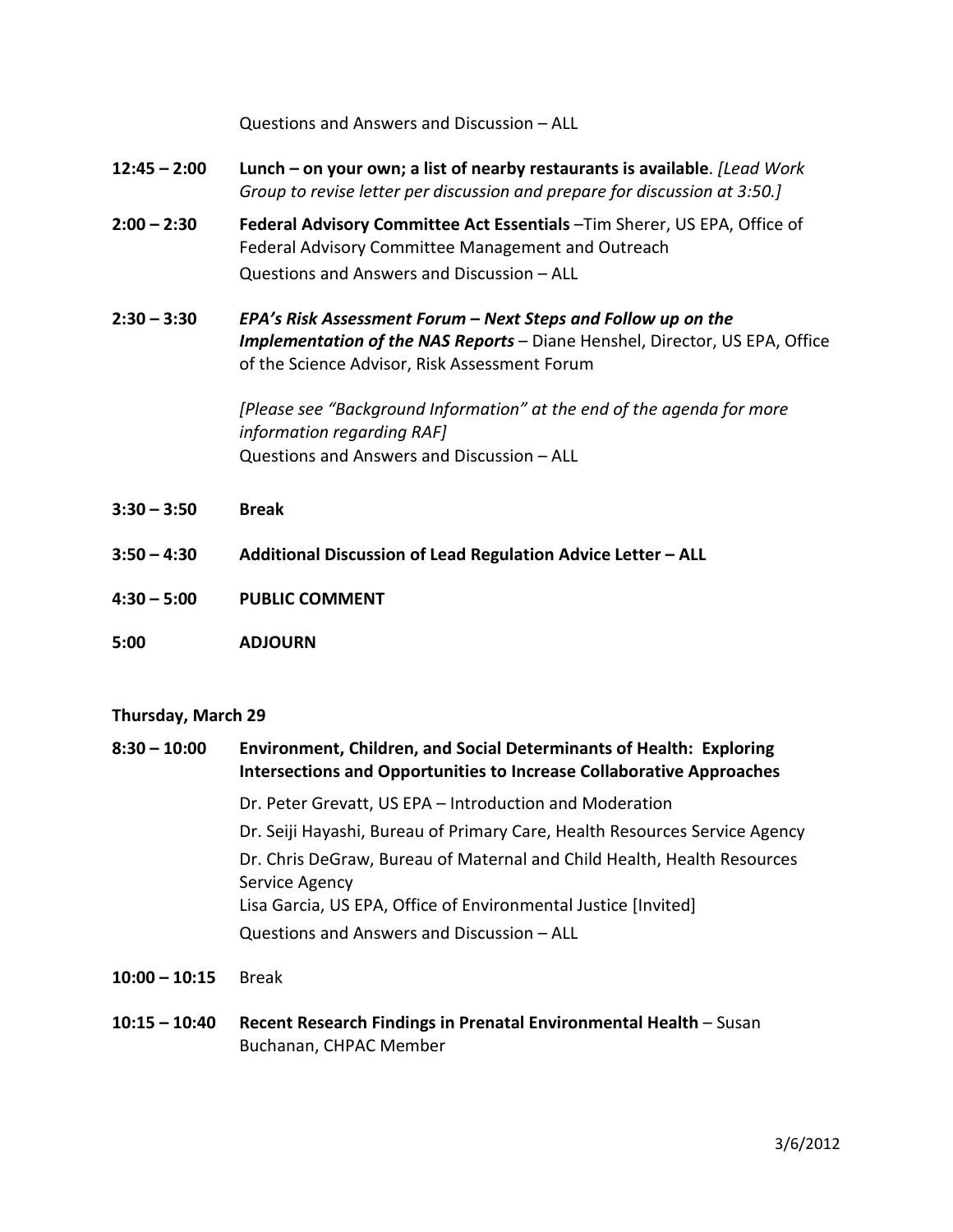- **10:40 – 11:40 Prenatal Environmental Health Navigation Guide: A Framework for Understanding and Addressing Prenatal Exposures** – Tracey J. Woodruff, University of California, San Francisco Question and Answers and Discussion – ALL
- **11:40 – 11:50 Reach the Decision Makers Training Program** Tracey J. Woodruff Questions and Answers and Discussion – ALL
- **11:50 – 12:10 Final Read Through of Lead Regulations Advice Letter – ALL**
- **12:10 – 12:30 Wrap Up and Next Steps – Committee Co-Chairs and Peter Grevatt**
- **12:30 ADJOURN**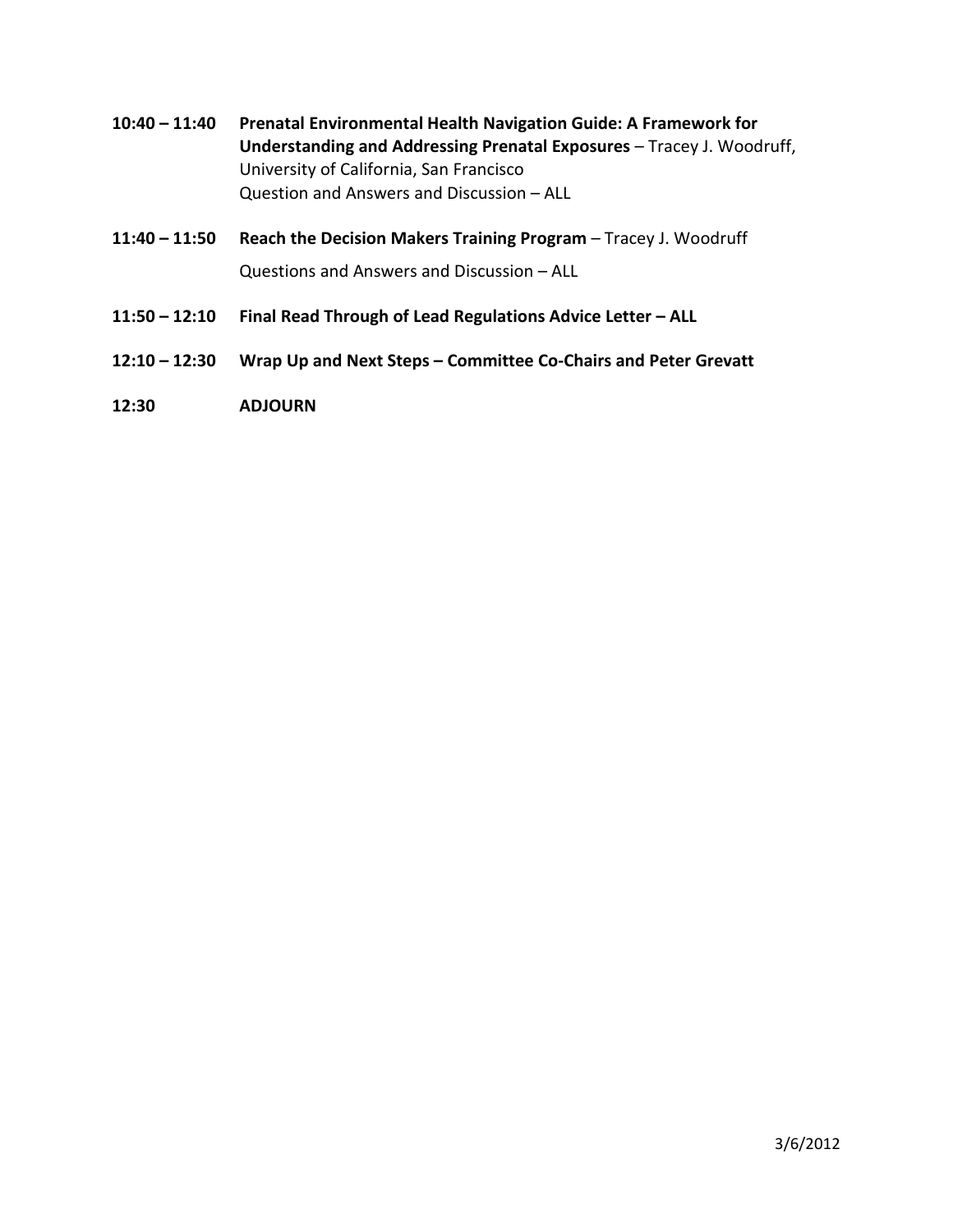# **Background Information:**

*Full documents are on the CHPAC USB drive*

# **Lead Work Group Charge Questions 9/21/11**

## **CHPAC Workgroup on Upcoming Lead Regulations**

Several regulatory actions are entering a critical phase in the Agency's rulemaking process. CHPAC input will be particularly valuable to make sure that the Agency is effectively coordinating its efforts to take appropriate steps to prevent childhood lead poisoning across the actions. Following the July 2011 meeting, a CHPAC workgroup is being formed to provide input on upcoming lead regulations.

## **Considering EPA lead Regulations comprehensively**

At the July 2011 meeting, CHPAC was briefed on several current lead regulations under development at EPA. While each of these actions is proceeding on its own schedule, the Agency seeks CHPAC's input on the relationship/comprehensiveness across the multiple activities.

## *Charge Questions on Lead Regulations*

- What aspects of the lead regulations would most benefit from a unified approach across the actions?
- What specific unified approaches should be taken to address the multiple exposure pathways to lead in children, given our statutory mandates?
- What opportunities might there be for EPA Program Offices and Regions to partner with federal agencies, state/local governments or other organizations to more effectively address childhood lead poisoning through regulatory or other actions?
- How can nontraditional partners (e.g., health care organizations) also be engaged to facilitate communication and implementation of lead regulations/actions?
- How can EPA most effectively engage with health care professionals to provide information for families and communities to address concerns for blood lead levels <10 ug/dL?
- What are the greatest data gaps related to childhood exposure to lead that can be addressed through future research, data surveillance or compliance monitoring?
- What further international actions can EPA take in collaboration with other partners to help eliminate the production of new residential lead-based paint in the developing world?

## **Residential Lead Dust Hazard Standards**

Following the July 2011 meeting a CHPAC workgroup will be asked to provide advice on the Lead Dust Hazard Standards.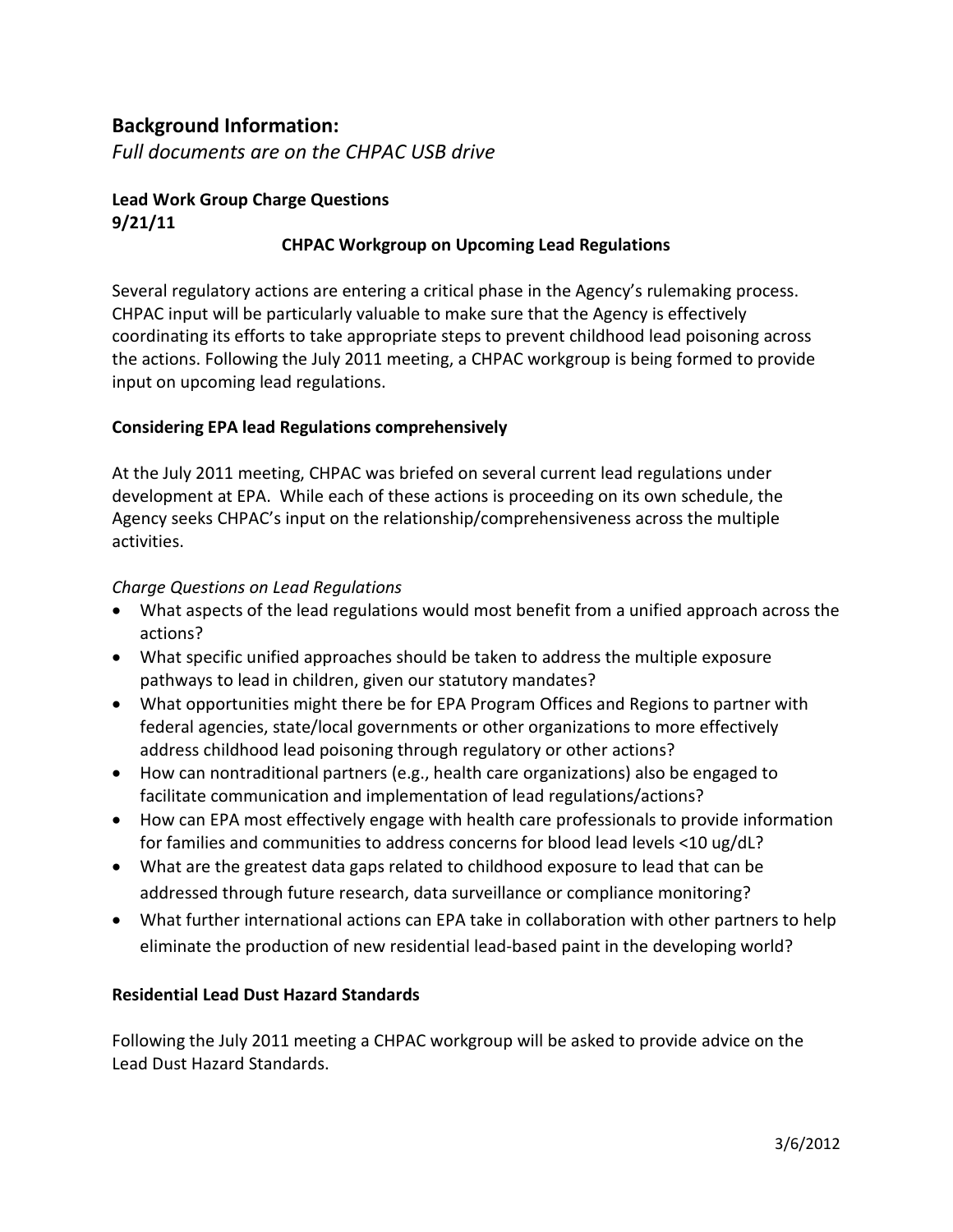EPA defines a dust-lead hazard as surface dust in a residential dwelling or child-occupied facility that contains a mass-per-area concentration of lead equal to or exceeding 40 micrograms of lead in dust per square foot on floors, 250 micrograms of lead on interior window sill. Currently, EPA is reviewing existing data regarding lead dust in order to determine if the existing standard should be modified and if so, to what level. Identifying lead hazards using these standards will allow inspectors and risk assessors to assist property owners in deciding how to address problems which may include, lead paint abatement, covering or removing soil or professional cleaning of lead dust.

Historical Information on Residential Lead Dust Hazard Standards: [http://epa.gov/lead/pubs/leadhaz.htm.](http://epa.gov/lead/pubs/leadhaz.htm) Rulemaking Gateway for Residential Lead Dust Hazard Standards: [http://yosemite.epa.gov/opei/RuleGate.nsf/byRIN/2070-AJ82.](http://yosemite.epa.gov/opei/RuleGate.nsf/byRIN/2070-AJ82)

In July 2010, EPA consulted with the SAB Lead Review Panel on its proposed technical approach for developing candidate lead-dust hazard standards for Residences and Public and Commercial Buildings [\(link\)](http://yosemite.epa.gov/sab/sabproduct.nsf/fedrgstr_activites/Lead%20Paint%20Hazard%20Standards!OpenDocument&TableRow=2.0). Based on feedback from the SAB, EPA revised and refined the technical approach and asked the SAB Lead Review Panel to peer review the revised approach. The final SAB peer review report of EPA's revise approach was published on July 7, 2011 [\(SAB Response\)](http://yosemite.epa.gov/sab/sabproduct.nsf/fedrgstr_activites/CD05EA314294B683852578C60060FB08/$File/EPA-SAB-11-008-unsigned-revised.pdf). *Charge Question on Residential Lead Dust Hazard Standards*

• What approaches could EPA use to consider and communicate issues of feasibility and cost-effectiveness in the development of health-protective lead dust hazard standards within the context of this regulatory action?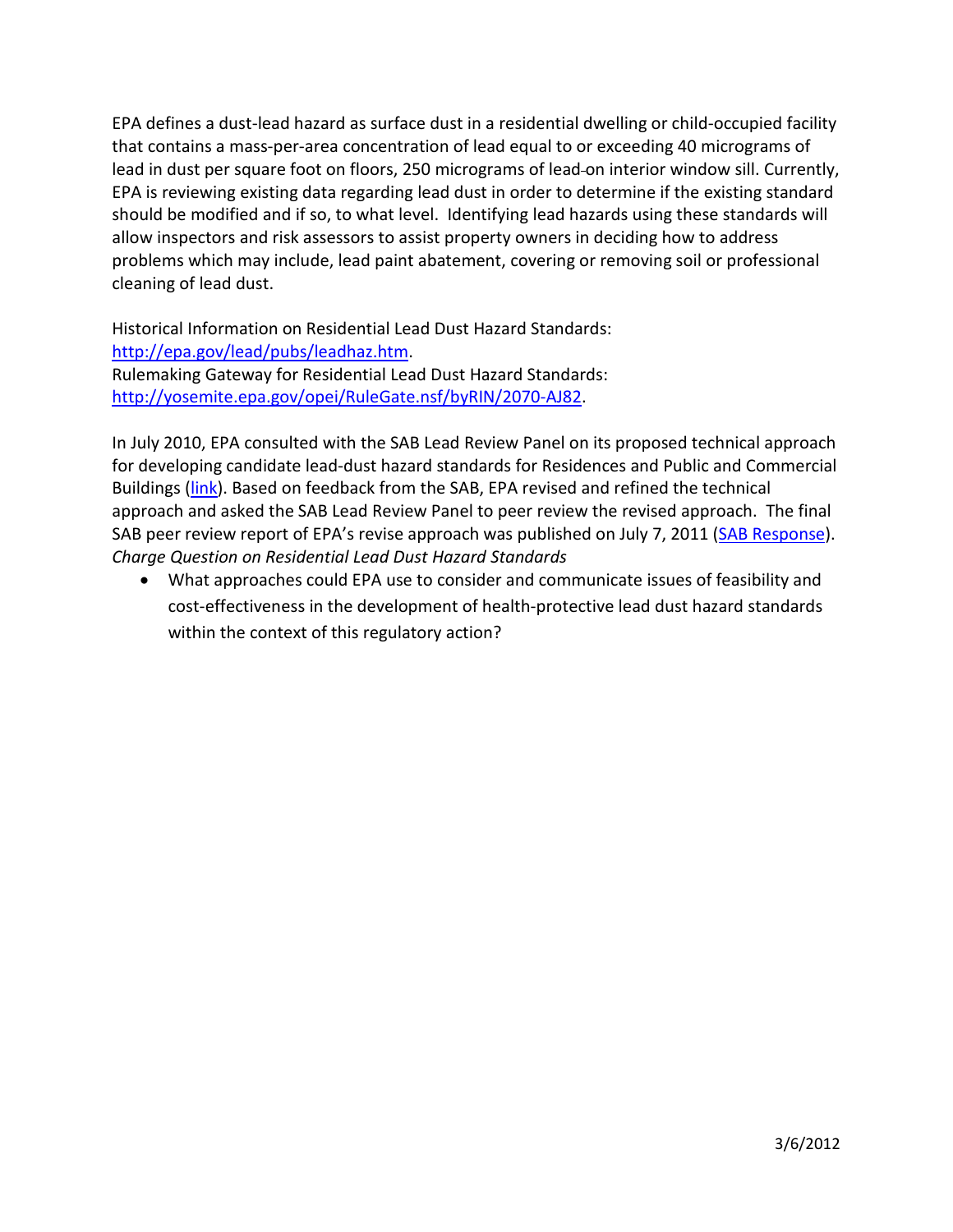# **FACA background materials**

## **CHPAC Charter**

[http://yosemite.epa.gov/ochp/ochpweb.nsf/content/CHPAC\\_Renewal\\_Charter.htm/\\$File/CHP](http://yosemite.epa.gov/ochp/ochpweb.nsf/content/CHPAC_Renewal_Charter.htm/$File/CHPAC_Renewal_Charter.pdf) [AC\\_Renewal\\_Charter.pdf](http://yosemite.epa.gov/ochp/ochpweb.nsf/content/CHPAC_Renewal_Charter.htm/$File/CHPAC_Renewal_Charter.pdf)

# **Children's Health Protection Advisory Committee DRAFTING AND FINALIZING CHPAC ADVICE TO THE ADMINISTRATOR DRAFT REVISED February 17, 2012**

### **CHPAC Letter Development Process**

### **Work Group**

**Step 1: Draft the Letter**. The work group develops a letter, perhaps with an attached report. This draft is provided to the CHPAC by email 2 weeks before plenary with a request for comments.

**Step 2: CHPAC Pre-Meeting Input.** CHPAC members review the preliminary draft and provide comments to the Work Group Chair(s). Members are encouraged to provide feedback so that the work group can address concerns before the plenary.

**Step 3: Work Group Revisions.** CHPAC comments are addressed in the work group face-toface meeting the day before the plenary to create the first draft that will be in the docket. The work group may also prepare a presentation for the plenary.

### **Plenary**

**Step 4: Plenary Presentation of Findings and Discussion.** The work group presents their findings and the draft of the letter to the plenary. The CHPAC discusses major concerns, and then works by line or by paragraph through the letter. The Committee Co-Chairs have responsibility for ensuring that CHPAC members' concerns are addressed appropriately.

**Step 5: Workgroup Revisions to Plenary Working Draft**. The Committee Co-Chairs and Work Group Chair form a writing team (usually 2-3 people) to revise the letter.

**Step 6: Plenary Finalization**. CHPAC members are provided a revised draft to identify any remaining issues. Plenary discussion aims to reach consensus on the letter's content and to provide the Committee Co-Chairs with the guidance needed to finalize the letter.

The plenary group decides to either allow the Committee Co-Chairs to finalize and send the letter forward, or to request that the final revised text be shared with CHPAC members electronically for additional review. If the CHPAC does not consider the letter ready for final revision by the Committee Co-Chairs, Steps 5 and 6 may need to be repeated.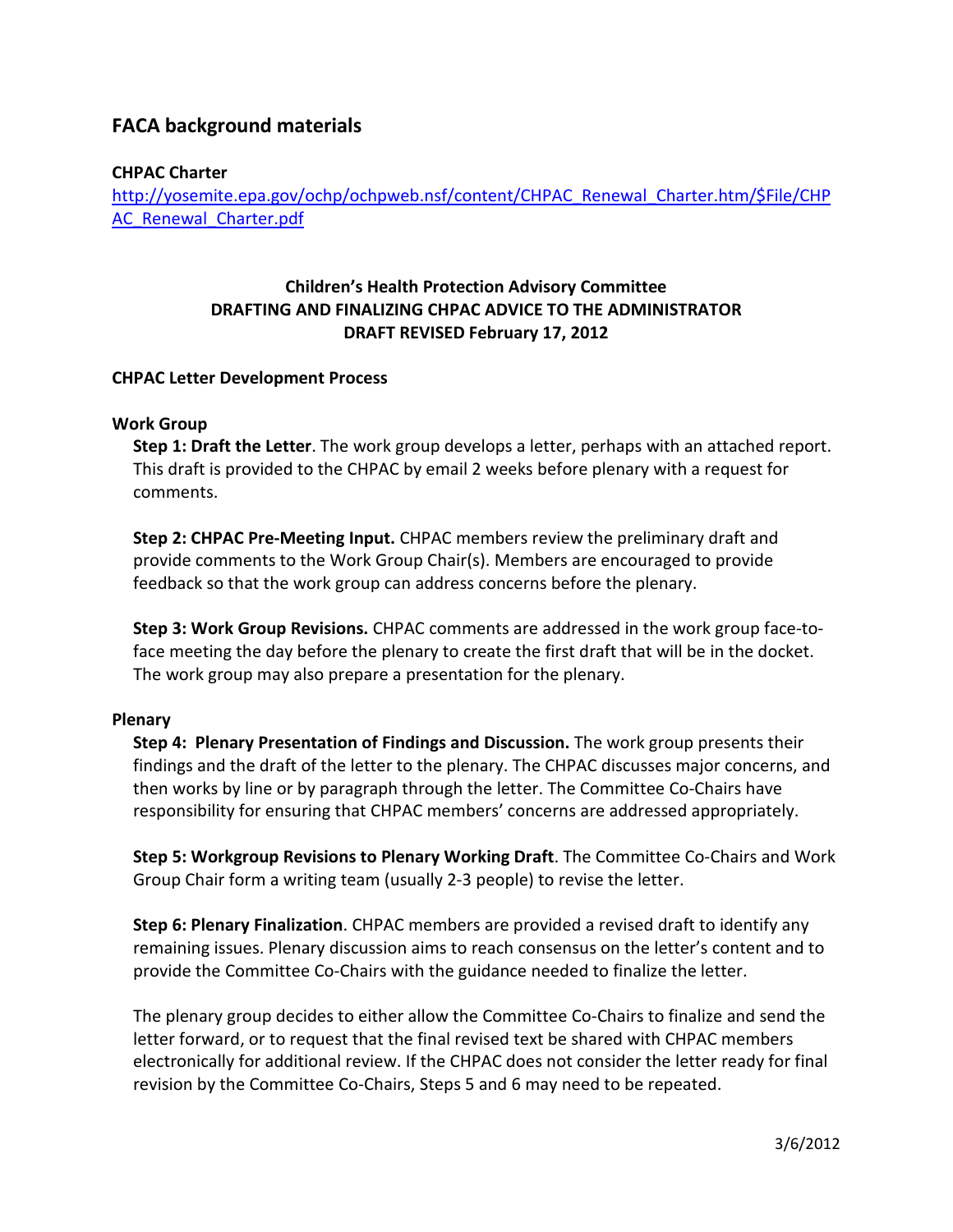### **Post Plenary Step 7: Finalization of Letter**

The committee can reach consensus at the plenary meeting and agree that any remaining final edits can be made by the Committee Co-Chairs. After the plenary meeting, the Committee Co-Chairs edit, sign and send the letter.

If the committee would like to have a chance to review the letter again before it is submitted to EPA, then the letter can be completed between plenary meetings.

**Step 8: Letter Delivery.** The Committee Co-chairs sign and deliver the letter to EPA and the letter is placed on the OCHP web site. EPA responses to CHPAC are on the web site as well.

### **Notes on CHPAC Letter Development Process**

**Consensus:** The goal of the letter-writing discussions is to reach consensus, meaning that all CHPAC members can live with the contents of the material to be sent to the Administrator. Discussions focus primarily on substantive issues that require group discussion, as determined by the Committee Co-Chairs. Minor editorial suggestions may be submitted to the Committee Co-Chairs for inclusion as non-substantive changes without oral presentation of the details.

**Committee Input Prior to Plenary:** CHPAC members are urged to carefully review the preliminary workgroup draft letter and offer their comments and concerns to the work group prior to the work group face-to-face meeting. Expressing concerns or reservations early allows the work group time to accommodate those ideas prior to the first plenary discussion.

**Changes to Letter:** During the plenary discussion, the Committee Co-Chairs may ask individuals to submit specific suggested text for particular revisions. Experience has shown that sharing individually-edited electronic versions of the letters during the meeting confuses the process.

**Dispute Resolution:** CHPAC has historically worked collaboratively to reach consensus on all letters undertaken. However, if the Committee Co-Chairs, in consultation with EPA, determine that consensus cannot be reached within the time available and agree that a recommendation should advance to EPA, the Committee will undergo a dispute resolution process. EPA will designate, in consultation with the Committee Co-Chairs, three members to develop a resolution that best meets the interests of all members. The dispute resolution group will consider and arrive at a decision in a timely manner, according to the deadlines defined by the Co-Chairs. The agreement reached by the dispute resolution group will be considered as the recommendation of the Committee as a whole.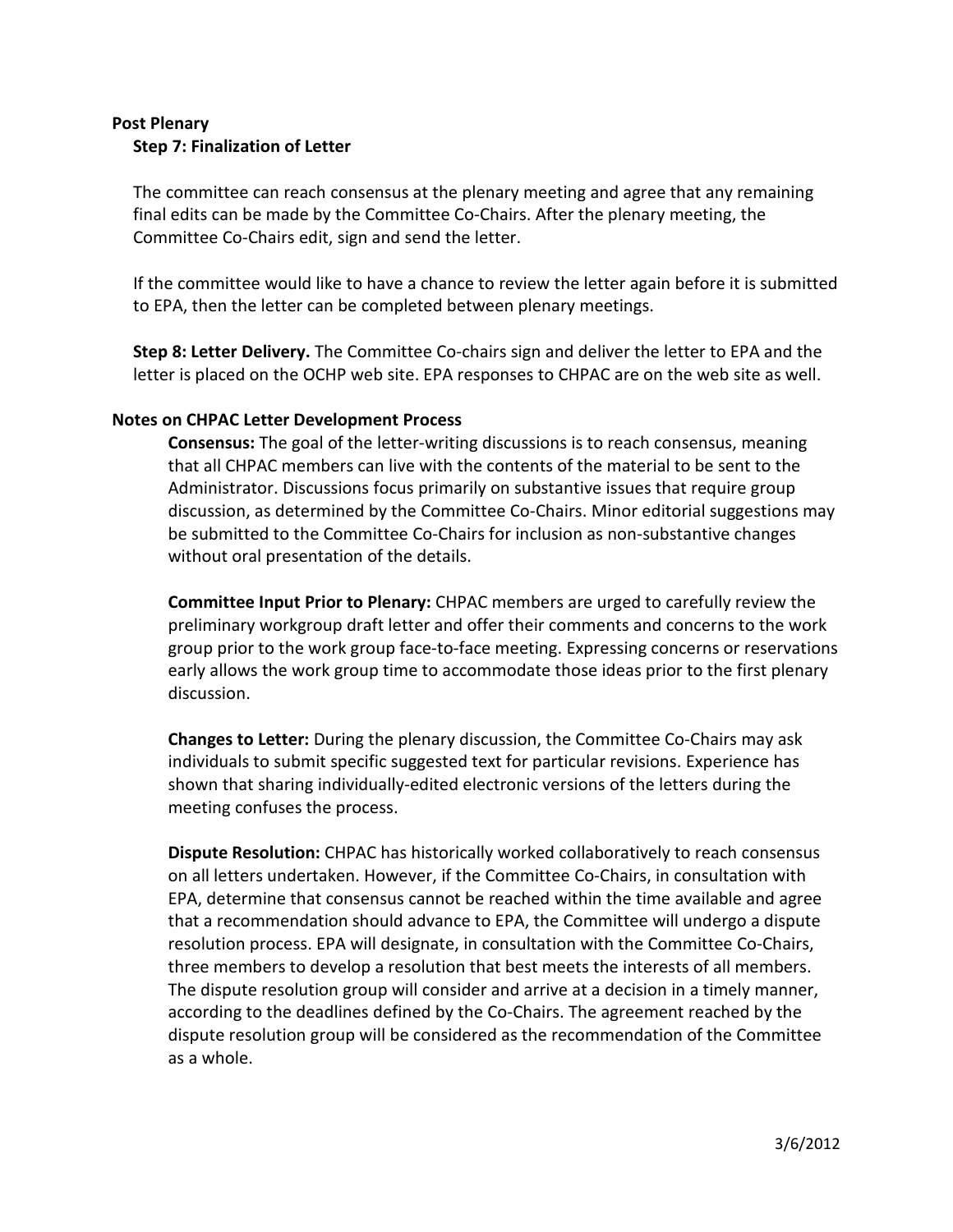## **EPA's Risk Assessment Forum (RAF)**

- 1) EPA RAF Homepage: <http://epa.gov/raf/>
- 2) RAF Background: <http://epa.gov/raf/aboutraf.htm>
- 3) RAF Guidance: <http://epa.gov/risk/guidance.htm>
- 4) RAF Publications: <http://epa.gov/raf/pubhumanhealth.htm>
- 5) CHPAC's Past Letters: [www.epa.gov/children](http://www.epa.gov/children)
- 6) Letter from Pamela Shubat, Ph.D. to Administrator Jackson regarding Upcoming EPA Staff Discussions of the NRC Report *Science and Decisions: Advancing Risk Assessment* (October 21, 2010)

[http://yosemite.epa.gov/ochp/ochpweb.nsf/content/CHPAC\\_NRC\\_Report.htm](http://yosemite.epa.gov/ochp/ochpweb.nsf/content/CHPAC_NRC_Report.htm)

- 7) Response from Administrator Jackson to Dr. Pamela Shubat regarding recommendations of considerations for staff discussions of the National Research Council (NRC) report on *Science and Decisions: Advancing Risk Assessment* (November 15, 2010) [http://yosemite.epa.gov/ochp/ochpweb.nsf/content/CHPAC\\_Response\\_SSTG\\_Report.htm](http://yosemite.epa.gov/ochp/ochpweb.nsf/content/CHPAC_Response_SSTG_Report.htm/$File/CHPAC_Response_SSTG_Report.pdf) [/\\$File/CHPAC\\_Response\\_SSTG\\_Report.pdf](http://yosemite.epa.gov/ochp/ochpweb.nsf/content/CHPAC_Response_SSTG_Report.htm/$File/CHPAC_Response_SSTG_Report.pdf)
- 8) Letter from Melanie Marty to Administrator Stephen Johnson regarding the Framework for Determining a Mutagenic Mode of Action (MOA) for Carcinogenicity (December 14, 2007) [http://yosemite.epa.gov/ochp/ochpweb.nsf/content/12142007.htm/\\$file/12142007.pdf](http://yosemite.epa.gov/ochp/ochpweb.nsf/content/12142007.htm/$file/12142007.pdf)
- 9) Response from Administrator Stephen Johnson regarding the Framework for Determining a Mutagenic Mode of Action (MOA) for Carcinogenicity (March 20, 2008) [http://yosemite.epa.gov/ochp/ochpweb.nsf/content/3202008.htm/\\$file/3202008.pdf](http://yosemite.epa.gov/ochp/ochpweb.nsf/content/3202008.htm/$file/3202008.pdf)
- 10) EPA Risk Assessment Forum's Human Health Risk Assessment Colloquium and Children's Health by Dr. Edward Ohanian (December 2, 2010) PowerPoint Presentation on USB drive